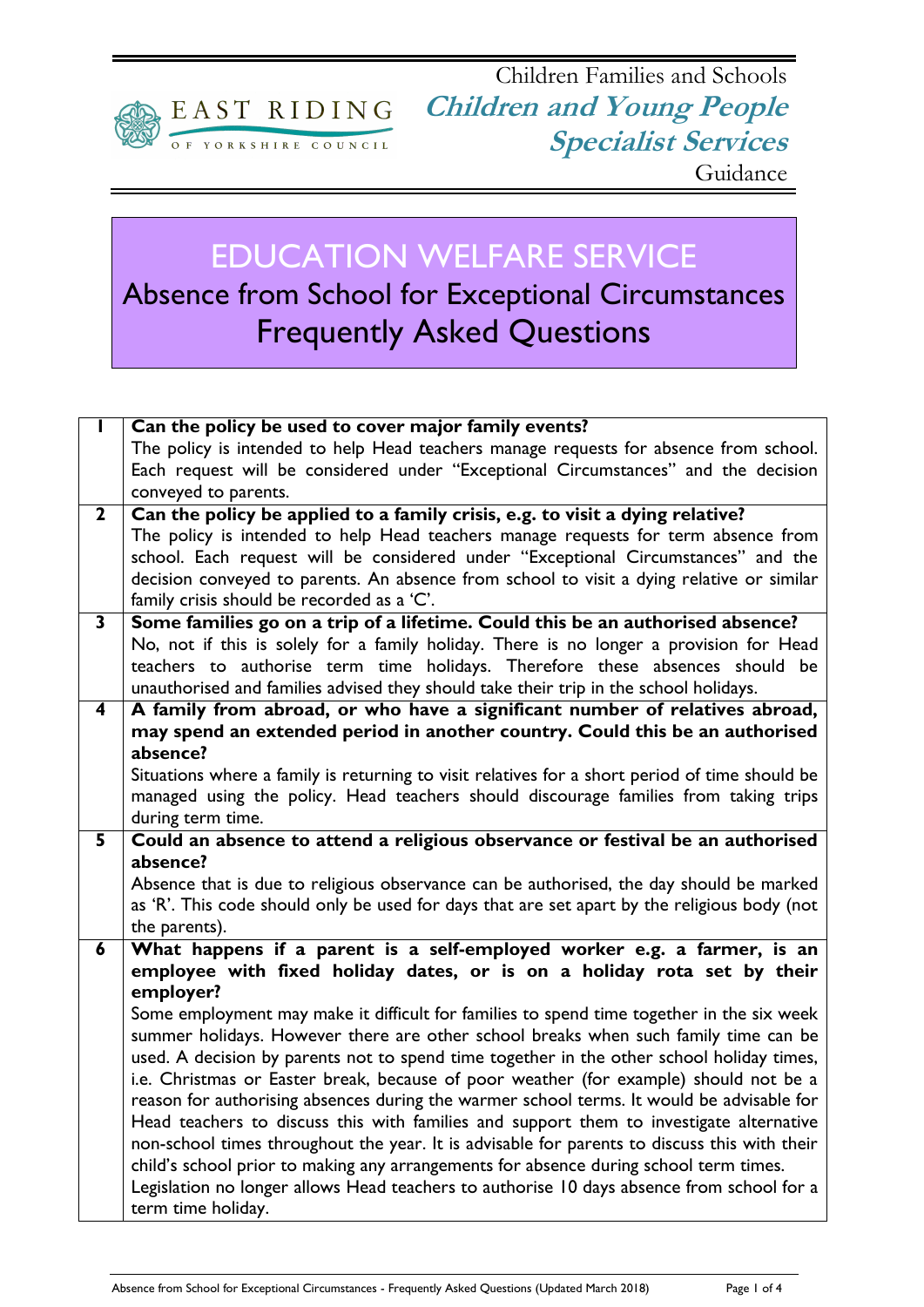| $\overline{\mathbf{z}}$ | What if parents say the child is ill or do not provide a reason for absence?                                                                                                                                                                                                                                                                                                                                                                                                                                                                                                                                                                                                                                                                                                                                                                                                                      |
|-------------------------|---------------------------------------------------------------------------------------------------------------------------------------------------------------------------------------------------------------------------------------------------------------------------------------------------------------------------------------------------------------------------------------------------------------------------------------------------------------------------------------------------------------------------------------------------------------------------------------------------------------------------------------------------------------------------------------------------------------------------------------------------------------------------------------------------------------------------------------------------------------------------------------------------|
|                         | Scenario I: Parent applies for absence from school that is not authorised.<br>Child is then absent and parent calls to say the child is ill<br>School should mark the absence as unauthorised and refer to the Education Welfare                                                                                                                                                                                                                                                                                                                                                                                                                                                                                                                                                                                                                                                                  |
|                         | Service for a penalty notice. Parents would then need to prove their child was ill. Should<br>evidence be provided to support the absence the penalty notice would be withdrawn.                                                                                                                                                                                                                                                                                                                                                                                                                                                                                                                                                                                                                                                                                                                  |
|                         | Scenario 2: No absence request form received, parent calls school to say the<br>child is ill. The school are suspicious that the child is fit and well.<br>Under these circumstances a visit should be made to the family home straight away and a<br>calling card left asking the parents to contact school as soon as possible. If the family are<br>on holiday they will not receive the card and will not call the school. A telephone call to a<br>parent's mobile phone may also indicate they are abroad by the different dialling tone.<br>You may wish to consider contacting another family member from the child's contact list<br>as this may provide some useful information. School should wait until the child returns to<br>school and then refer to the Education Welfare Service for a penalty notice. Again the<br>parent has the responsibility to prove their child was ill. |
|                         | Scenario 3: No absence request form received, parent calls school to say the<br>child is ill. The school have no suspicions until the child returns to school<br>where suspicions are then raised, i.e. child tanned and talking about their<br>family holiday.                                                                                                                                                                                                                                                                                                                                                                                                                                                                                                                                                                                                                                   |
|                         | School should refer to the Education Welfare Service for a penalty notice. Again the<br>parent has the responsibility to prove their child was ill.                                                                                                                                                                                                                                                                                                                                                                                                                                                                                                                                                                                                                                                                                                                                               |
|                         | Under scenario I the parent was warned about consequences of unauthorised absence<br>when they applied for the absence from school.<br>Under scenario 2 and 3 the parent would have been warned by the East Riding of<br>Yorkshire Council's news articles, the leaflet sent home by school and the school<br>newsletter.                                                                                                                                                                                                                                                                                                                                                                                                                                                                                                                                                                         |
|                         | Scenario 4: No absence form submitted and no reason for absence received<br>prior to or after the consecutive days of absence.<br>This would be the scenario where a parent has taken their child out of school for an<br>absence of a number of consecutive days and they have not provided school with any<br>explanation for the absence. School need to mark the absence as unauthorised 'O'. If the<br>absence is for 10 or more consecutive sessions without a reason being provided, the<br>school can refer to the Education Welfare Service for a penalty notice.                                                                                                                                                                                                                                                                                                                        |
|                         | In all scenarios, would schools please record and include with the penalty notice<br>referral their attempts to contact the family and evidence obtained.                                                                                                                                                                                                                                                                                                                                                                                                                                                                                                                                                                                                                                                                                                                                         |
| 8                       | Which parent receives the fine?<br>Where both parents and those with day to day care and responsibility live together,<br>schools should include each parent involved in the absence from school on the referral<br>form. Each child of compulsory school age should also be included. Both parents will<br>receive a fine for each of their children. This will include parents who allow their<br>child to go on holiday with another family member or friend of the family.                                                                                                                                                                                                                                                                                                                                                                                                                    |
| 9                       | Who is fined when parents do not live together?<br>The situation can become complicated where parents do not live together and both wish<br>to remove their child from school at separate times during the same academic year.<br>Scenario I: The absence request is an Exceptional Circumstance and may be<br><b>authorised</b> – School must write to both parents (regardless of which parent applies)<br>advising them of the decision.                                                                                                                                                                                                                                                                                                                                                                                                                                                       |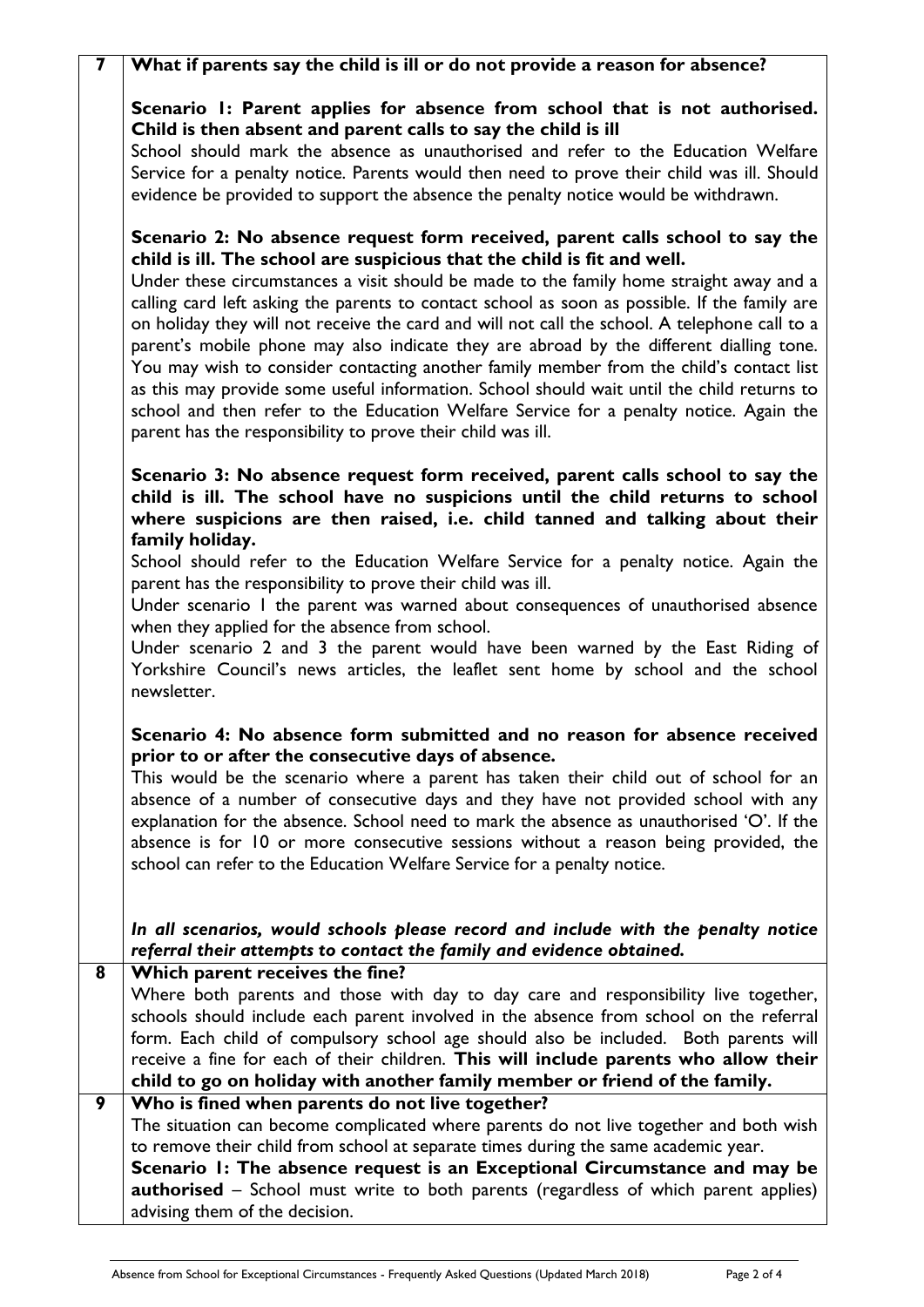|                 | Scenario 2: The absence request is unauthorised as it is not an exceptional                     |
|-----------------|-------------------------------------------------------------------------------------------------|
|                 | circumstance - School must write to both parents (regardless of which parent applies)           |
|                 | to advise that the absence will be unauthorised. A Penalty Notice referral must be made         |
|                 | to the Education Welfare Service for the parent who applied for the absence.                    |
|                 | <b>Separated parents</b> - Head teachers should ensure only the parent taking the child out     |
|                 | of school completes the 'Absence from School Request Form' as under normal                      |
|                 | circumstances only this parent should be fined. If an absence request form is submitted by      |
|                 | the parent not involved with the absence, then this parent may be fined if the other            |
|                 | parents contact details are unknown to the school.                                              |
| $\overline{10}$ | How much is the fine?                                                                           |
|                 | £60 per parent per child accruing 10 half day sessions of unauthorised absence. If the fine     |
|                 | is not paid within 21 days it increases to $£120$ per parent per child. If not paid after 28    |
|                 |                                                                                                 |
|                 | days then the fine will be withdrawn and the case for unauthorised school absence may be        |
|                 | placed before the courts and a fine of up to $£1,000$ per parent may be enforced.               |
| П               | Does the Head teacher have any discretion when considering requests?                            |
|                 | The policy provides Head teachers with a clear framework under which their decisions            |
|                 | can be made.                                                                                    |
| $\overline{2}$  | What methods are available for payment of the fines                                             |
|                 | Cheque or postal order made payable to East Riding of Yorkshire Council and                     |
|                 | posted to PO Box 83, Beverley, East Riding of Yorkshire, HU17 9YR (cash should                  |
|                 | be sent by registered post). The payment slip from the invoice should also be sent              |
|                 | In person with the invoice number at any customer service centre                                |
|                 | with<br>a debit<br>Over the<br>telephone<br>credit<br>or<br>card<br>by<br>ringing<br>$\bullet$  |
|                 | 0845 1200 020 and selecting option 4. This option is available 24/7.                            |
|                 | Via the Internet at www.eastriding.gov.uk with a debit or credit card. Select on-<br>$\bullet$  |
|                 | line payments and follow instructions on the screen.                                            |
|                 | The invoice number will be required for each method of payment.                                 |
|                 | There is no provision to pay a penalty notice in instalments and parents should pay $£60$ in    |
|                 | full within 21 days from the date of the letter. After 21 days the fine increases to $£120$ and |
|                 | this must be paid within 28 days to prevent further action being taken.                         |
| $\overline{13}$ | Does the policy impinge on the parents / young person's human rights?                           |
|                 | No, a parent does not have a right to authorised school absence. Legally only Head              |
|                 | teachers can authorise the absence.                                                             |
| 14              | Who is considered to have parental responsibility?                                              |
|                 | The definition of a parent is anyone who has parental responsibility for the child and/or       |
|                 | any adult with day to day care and responsibility. This will include step parents and           |
|                 |                                                                                                 |
|                 | cohabiters, partners of older pupils if the partner is over 18 years of age and they are        |
|                 | living together, other relatives with residency orders.                                         |
| 15              | Do I need to consult with a school where a sibling attends?                                     |
|                 | Yes - If a child from your school has a sibling attending another East Riding school it is      |
|                 | important to reach a decision with the other school as to whether the request is                |
|                 | authorised or not. This will ensure consistency across the County and avoid different           |
|                 | decisions for members of the same family. As some schools have elected to meet with             |
|                 | parents prior to reaching a decision, the 5 days mentioned above is a discretionary period      |
|                 | for Head teachers and it is not necessary to inform parents of the decision within this time    |
|                 | fame.                                                                                           |
|                 |                                                                                                 |

## **Guidance**

DFE School attendance

Guidance for maintained schools, academies, independent schools and local authorities, November 2016

[http://www.education.gov.uk/schools/pupilsupport/behaviour/attendance/a0021634](http://www.education.gov.uk/schools/pupilsupport/behaviour/attendance/a00216341/school-attendance) [1/school-attendance](http://www.education.gov.uk/schools/pupilsupport/behaviour/attendance/a00216341/school-attendance)